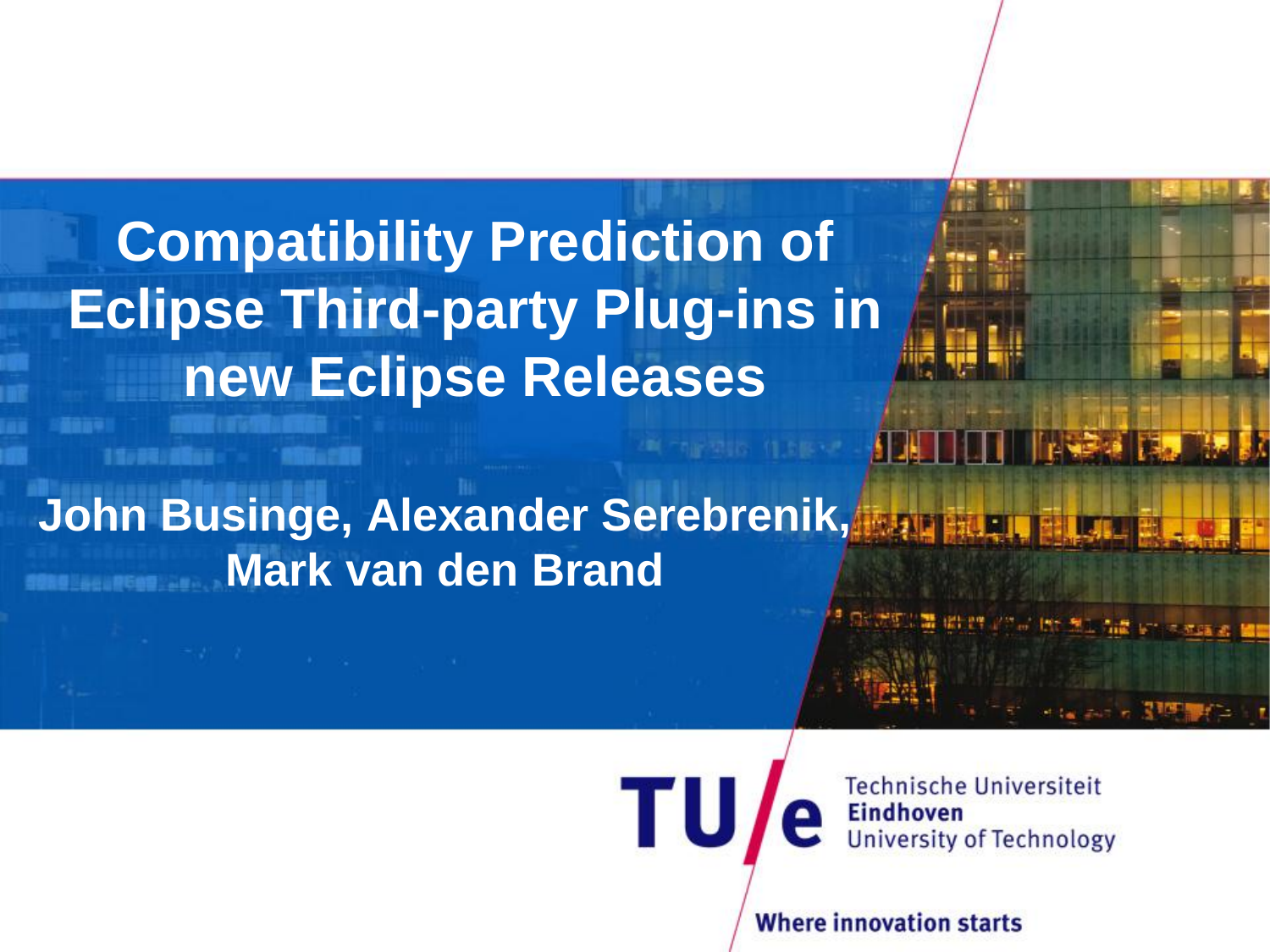#### **The Eclipse Framework**



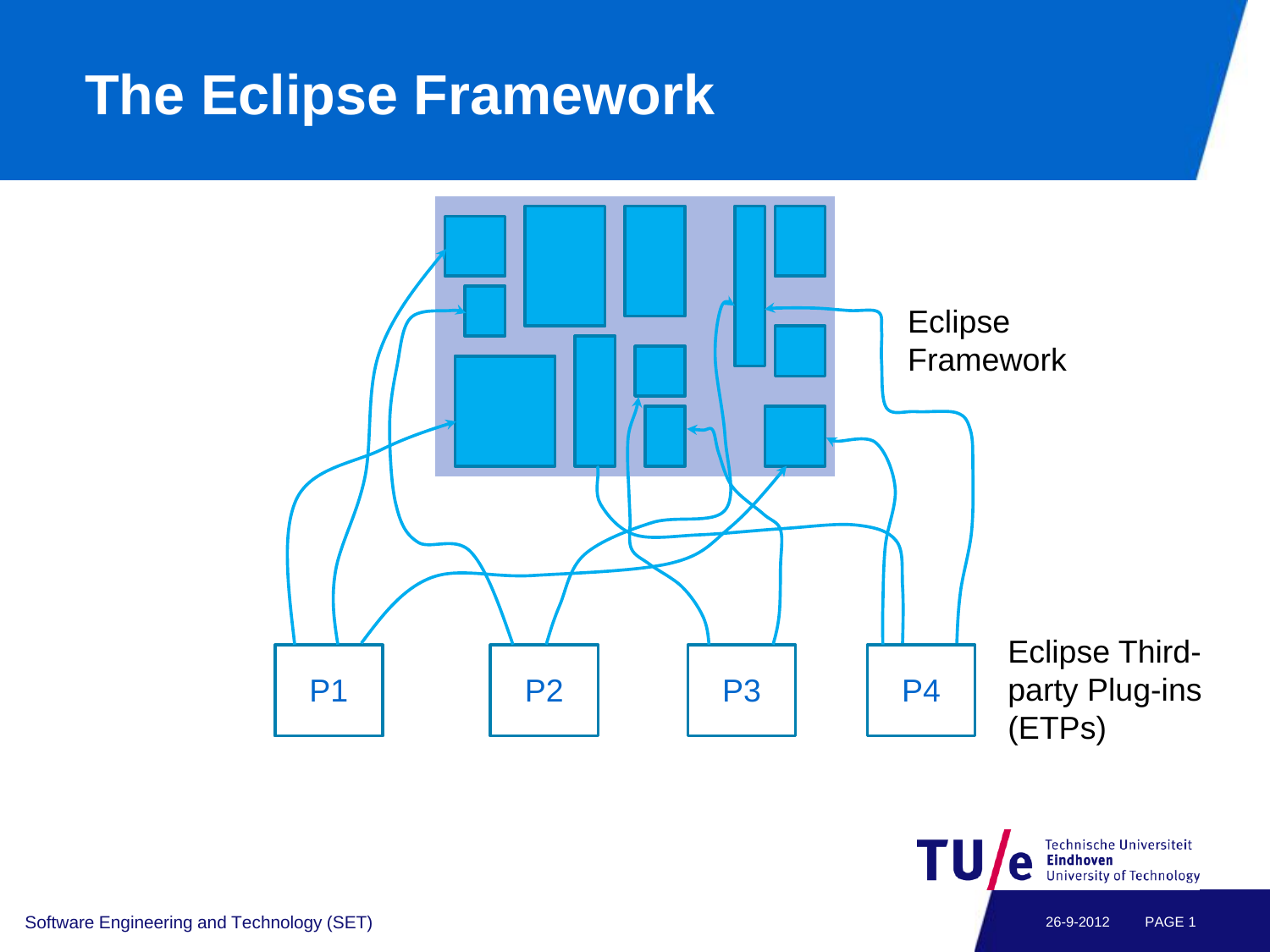

**Technische Universiteit** 

University of Technology

**Eindhoven**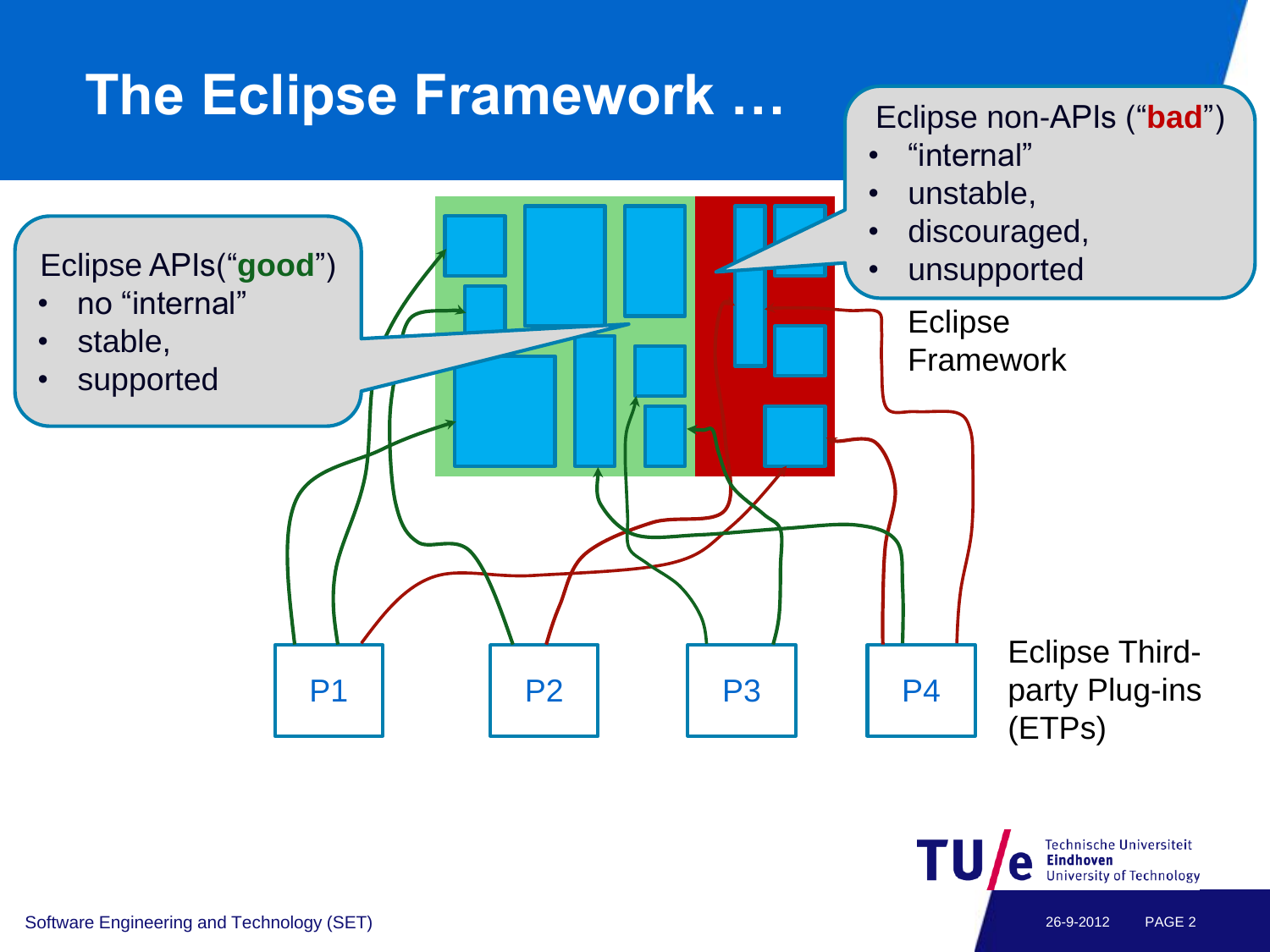

- P3 ETP-APIs
- P1, P2 and P4 ETP-non-APIs

**Technische Universiteit** 

University of Technology

**Eindhoven**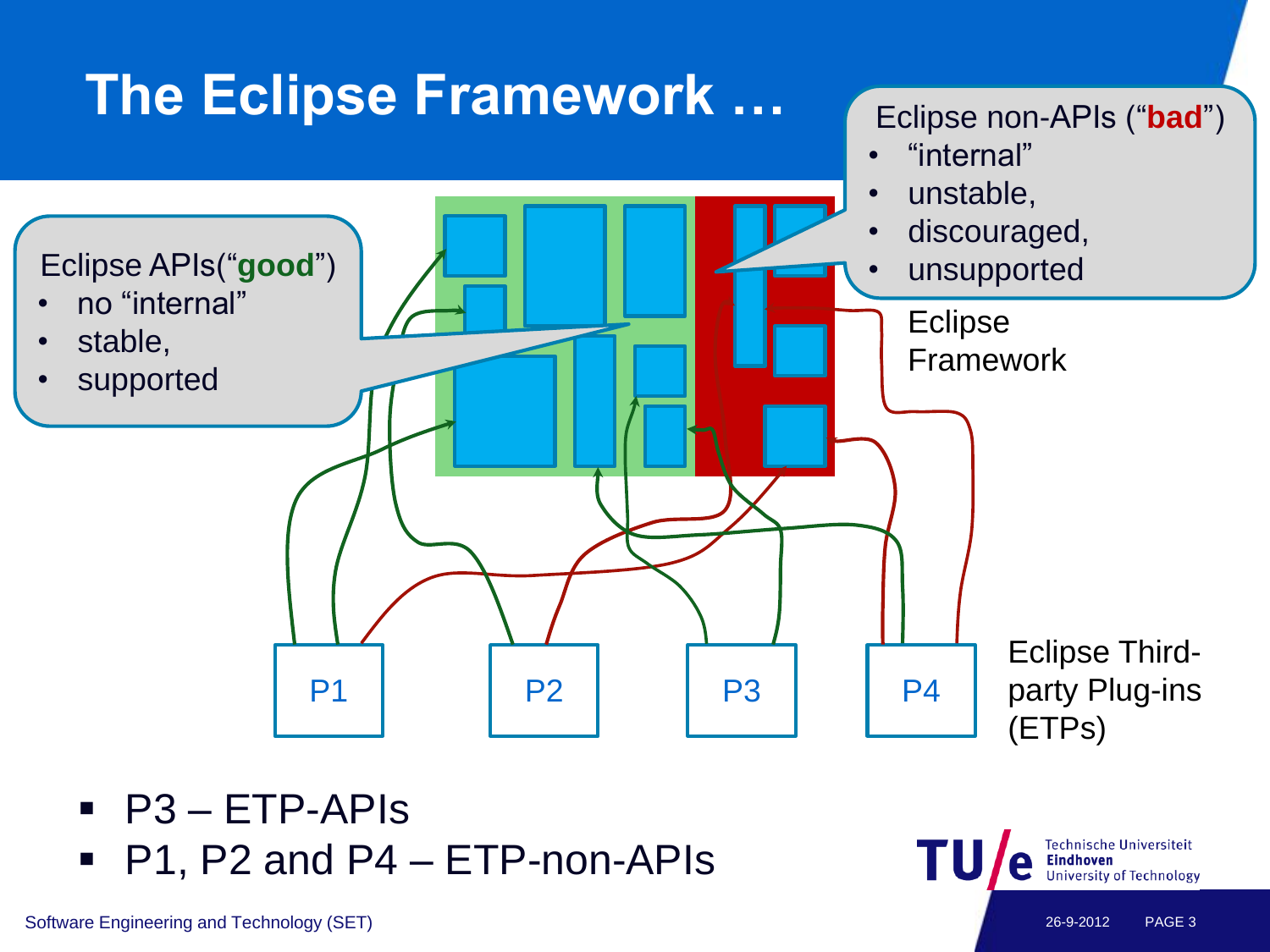# **Motivation**

- Previous study (Survival of ETPs ICSM 2012), we tested compatibility of 345 ETP-APIs and 288 ETP-non-APIs with different Eclipse releases.
- Our observations:
	- 1. ETP-APIs always compatible in new Eclipse releases.
	- **2.** Bad interfaces are the main cause of incompatibilities.
	- 3. Informally, found old bad interfaces stable.
- Formally verified observation 2.
- Trained prediction models
- Tested the prediction models.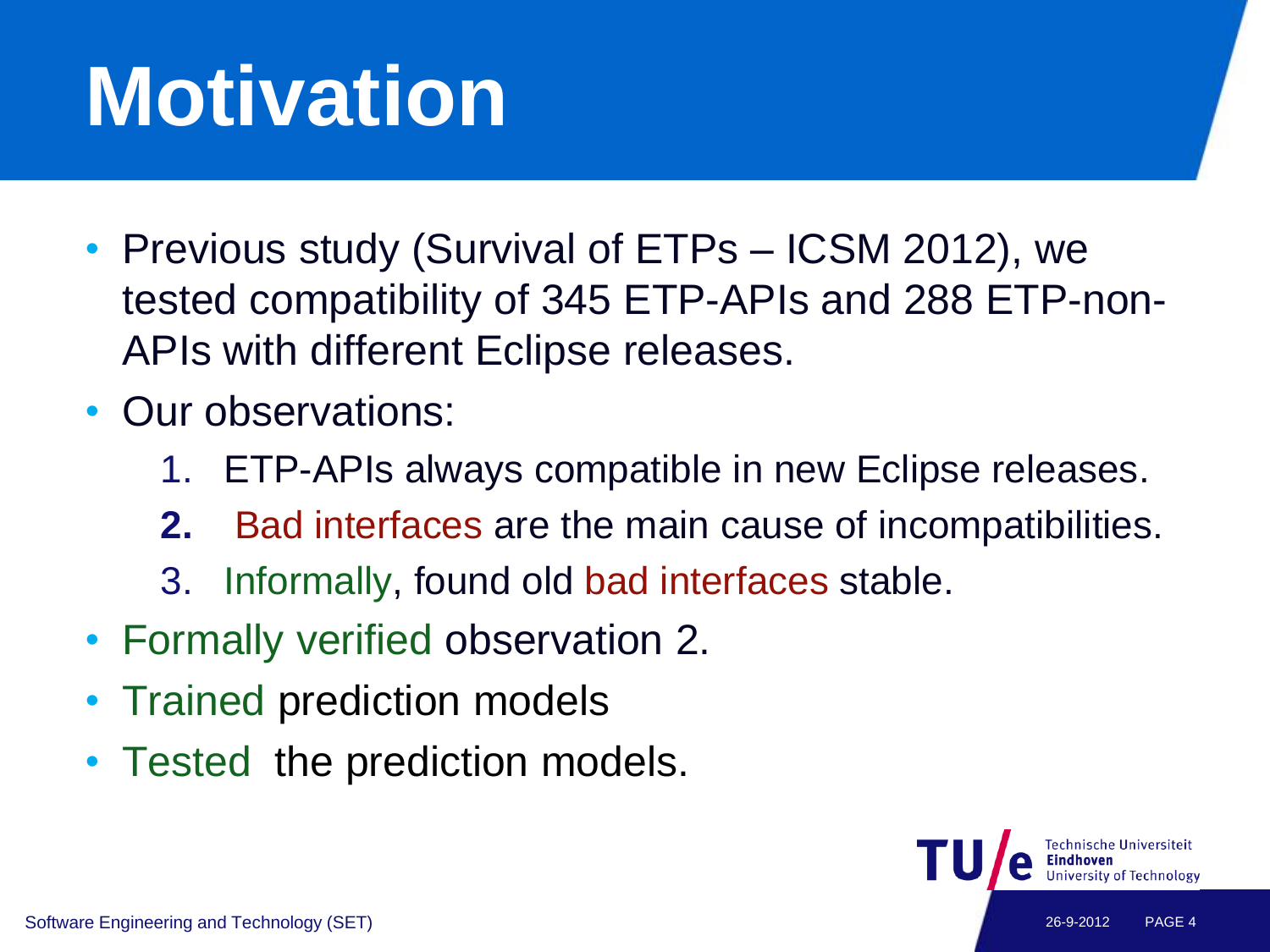# **Motivation**

- Previous study (Survival of ETPs ICSM 2012), we tested compatibility of 345 ETP-APIs and 288 ETP-non-APIs with different Eclipse releases.
- Our observations:
	- 1. ETP-APIs always compatible in new Eclipse releases.
	- **2.** Bad interfaces are the main cause of incompatibilities.
	- 3. Informally, found old bad interfaces stable.
- Formally verified observation 2.
- Trained prediction models
- Tested the prediction models.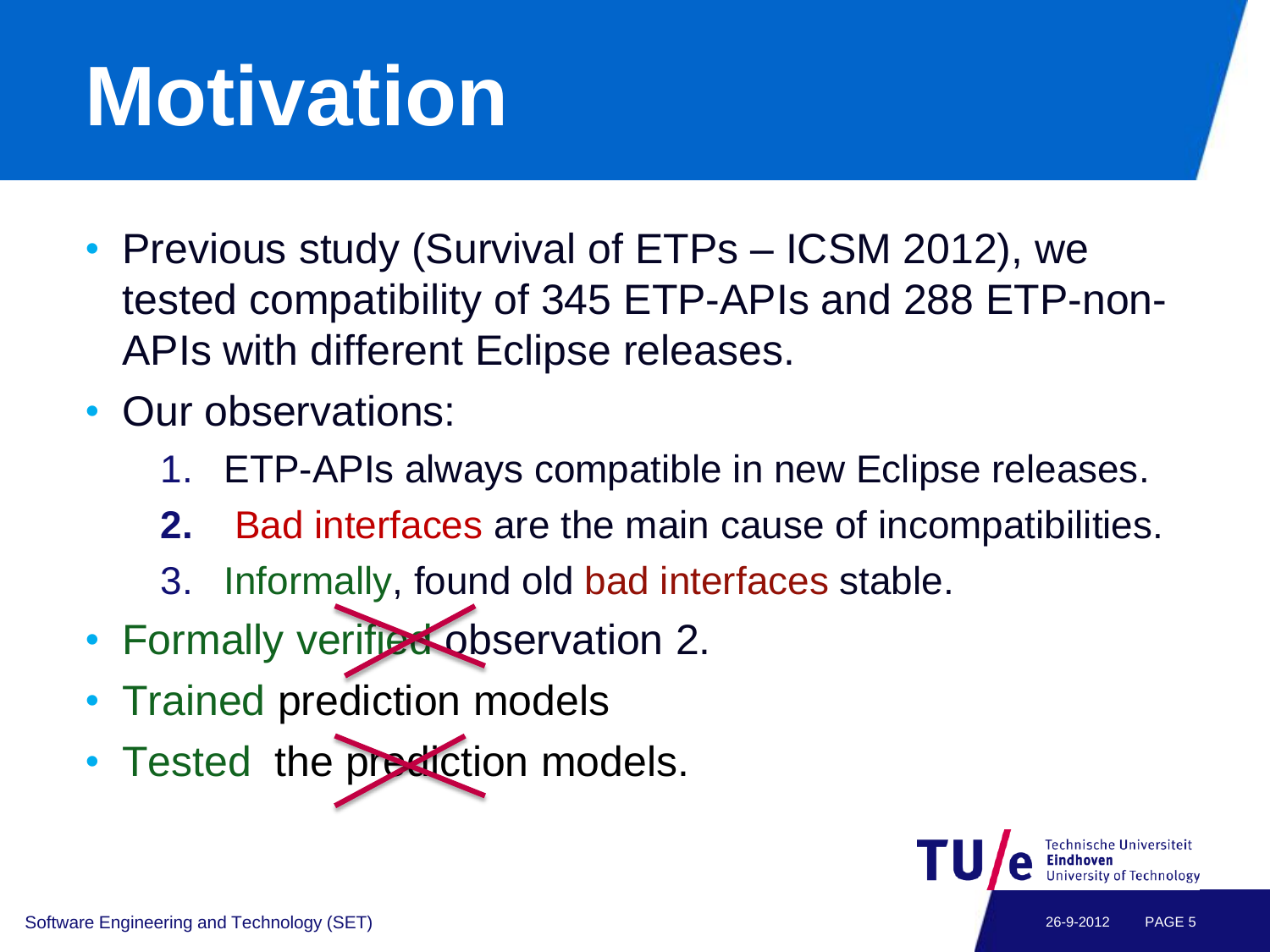## **Compatibility prediction**

- Requirements of compatibility prediction:
	- − Current SDK compatible with ETP
	- − Later SDK to make prediction
- We built 36 prediction models in total
- Models are bases on bad interfaces used by ETPs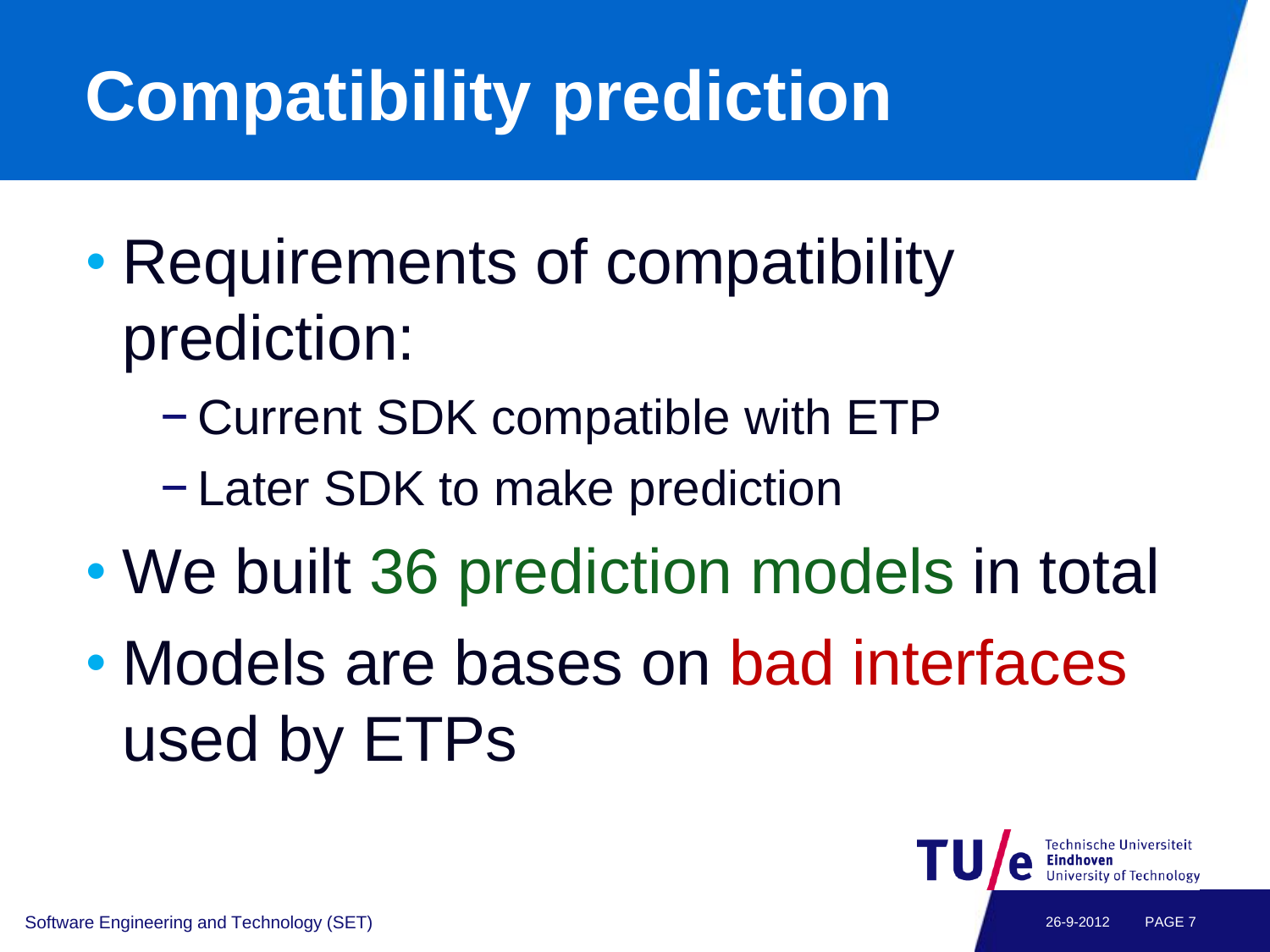#### **ETP-non-APIs supported in Eclipse Releases**

| Eclipse 2.1 3.0 3.1 3.2 3.3 3.4 3.5 3.6 Total |  |  |  |  |  |
|-----------------------------------------------|--|--|--|--|--|
| # ETPs 29 48 34 40 38 36 33 30 288            |  |  |  |  |  |



Software Engineering and Technology (SET) 26-9-2012 PAGE 8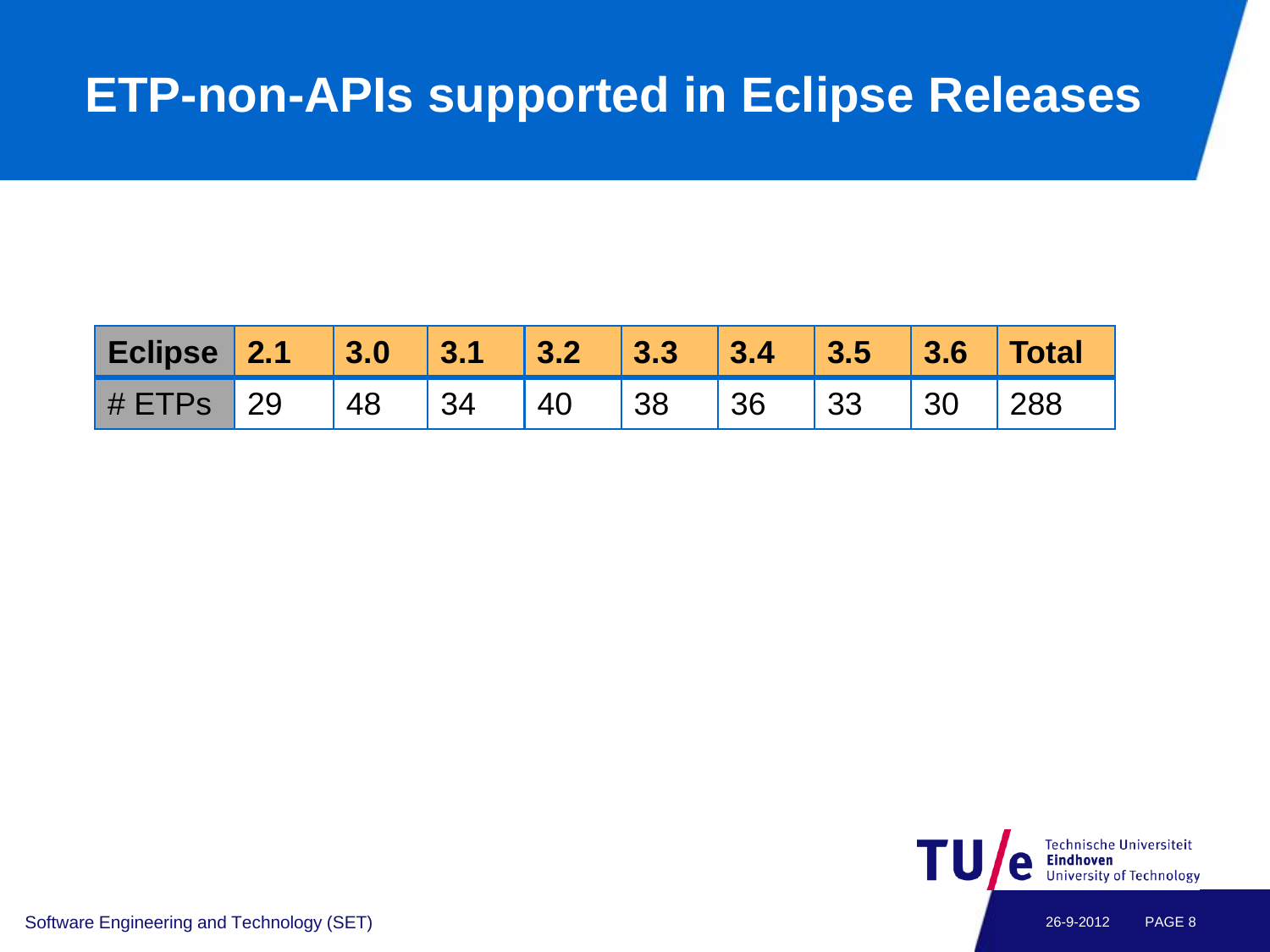## **Model Training**

■ Statistics – Binary Logistic Regression

 $P(event) = 1/(1 + e^{-z})$  $z = b_0 + b_1 X_1 + ... + b_p X_p$  $P(event)$  –Dependent variable p # Independent variables

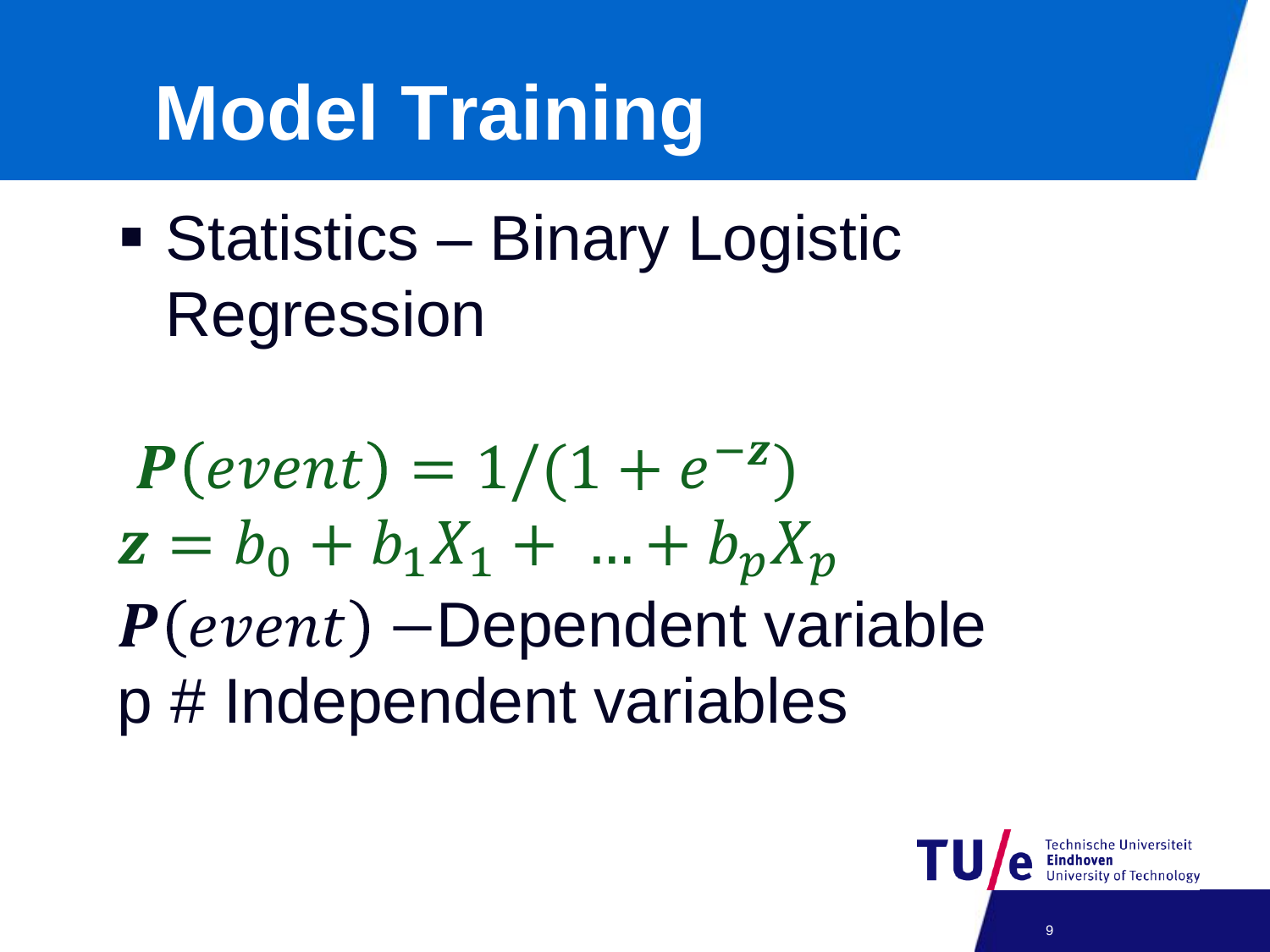

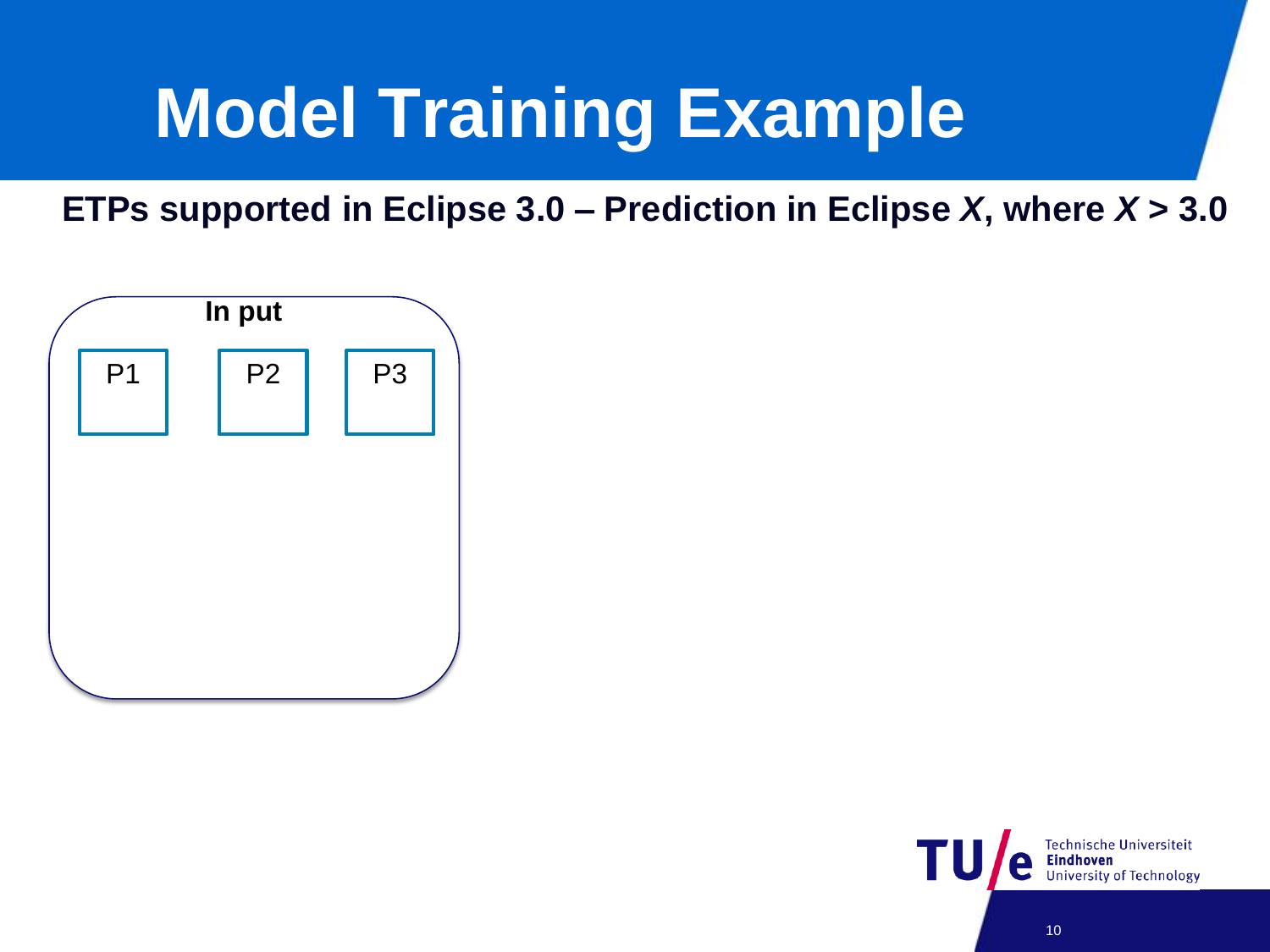

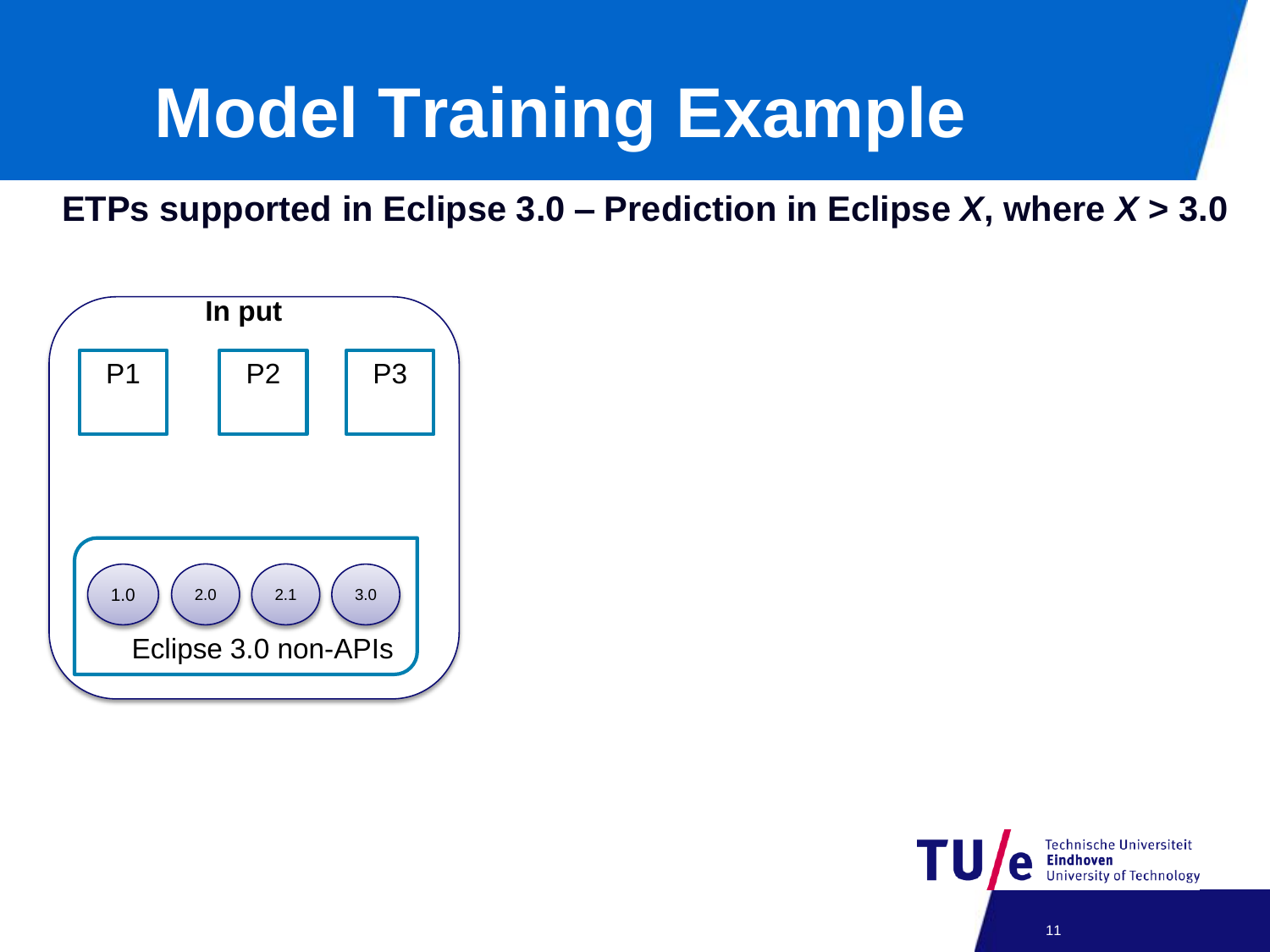

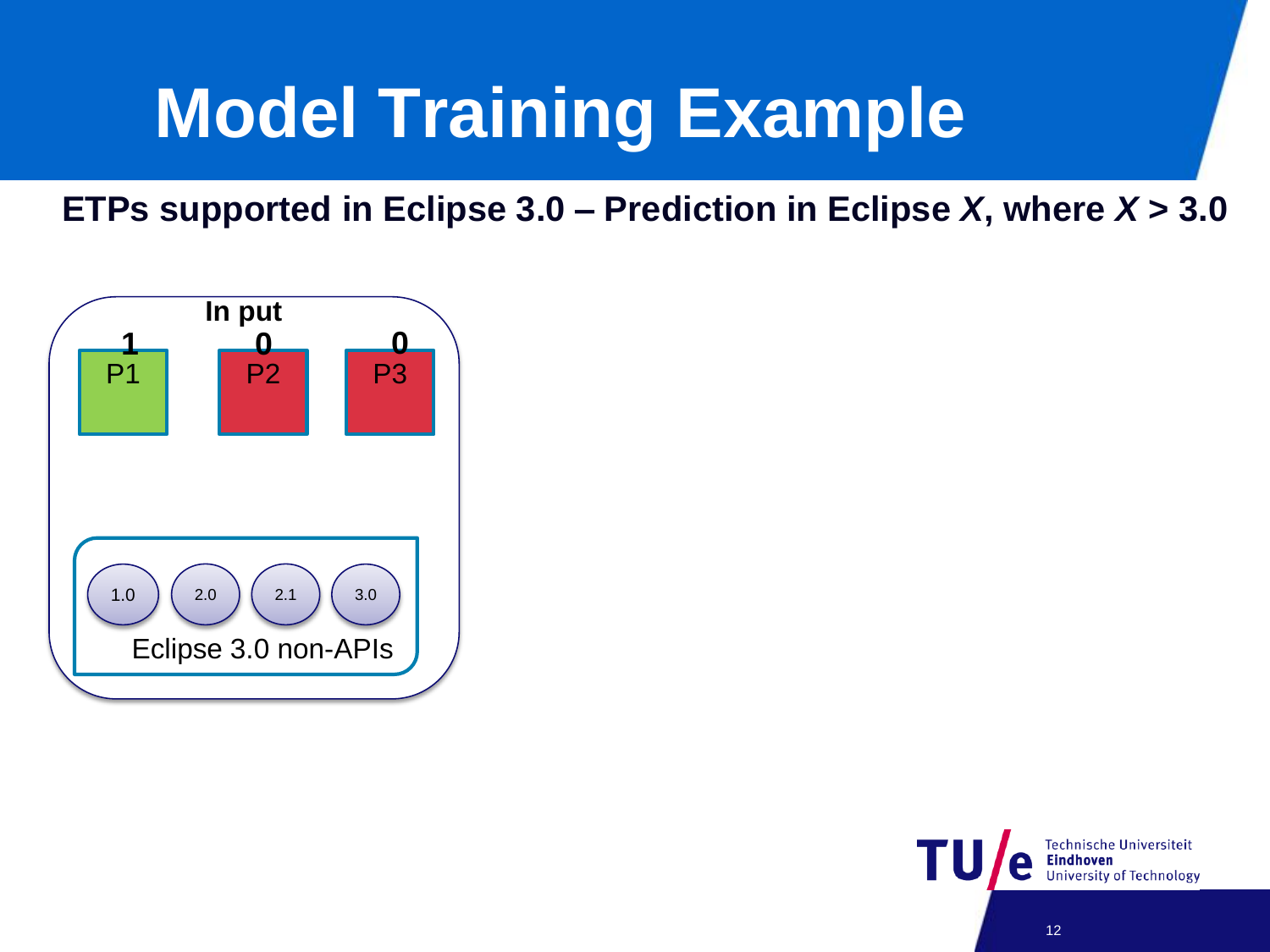

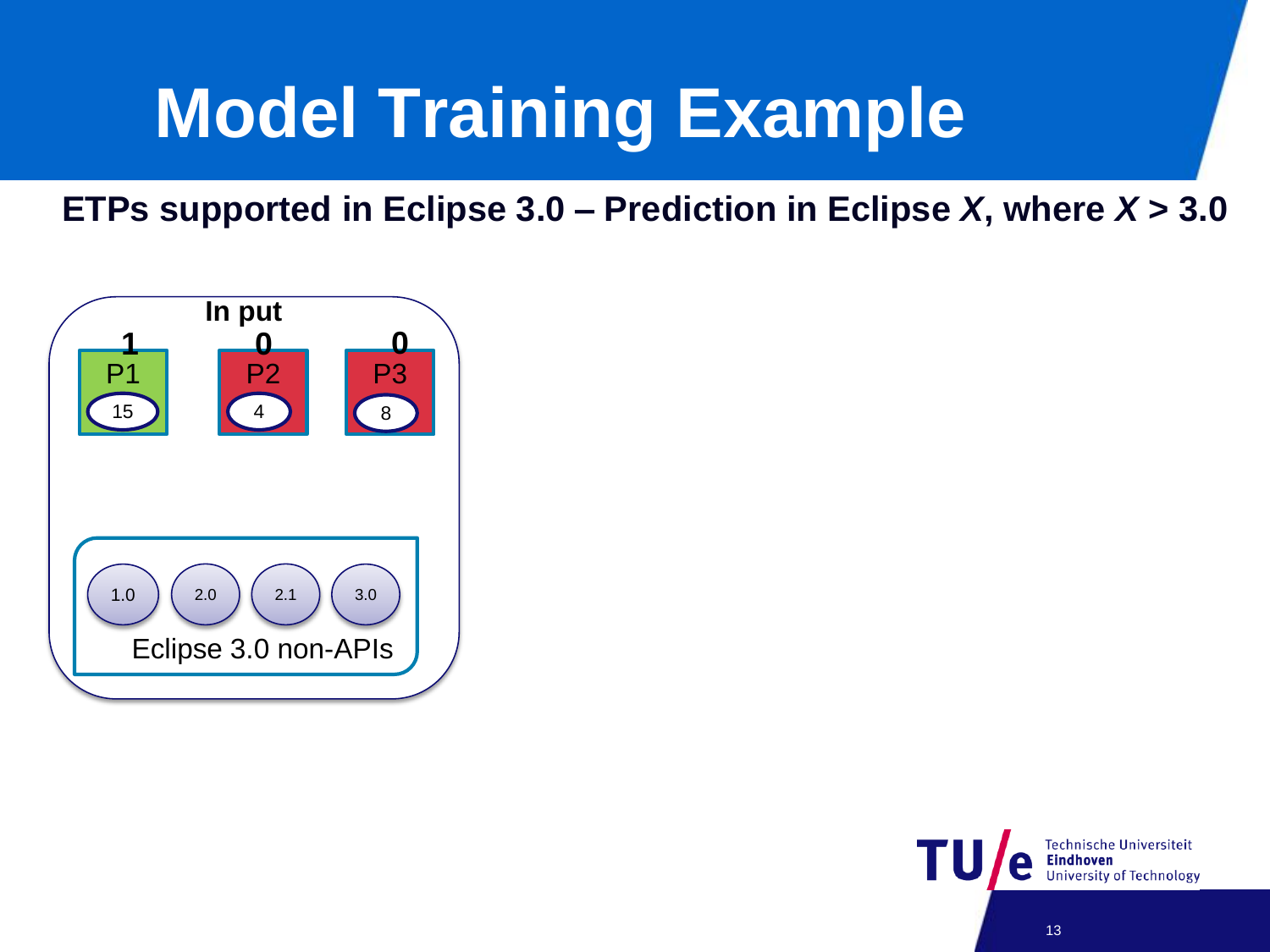

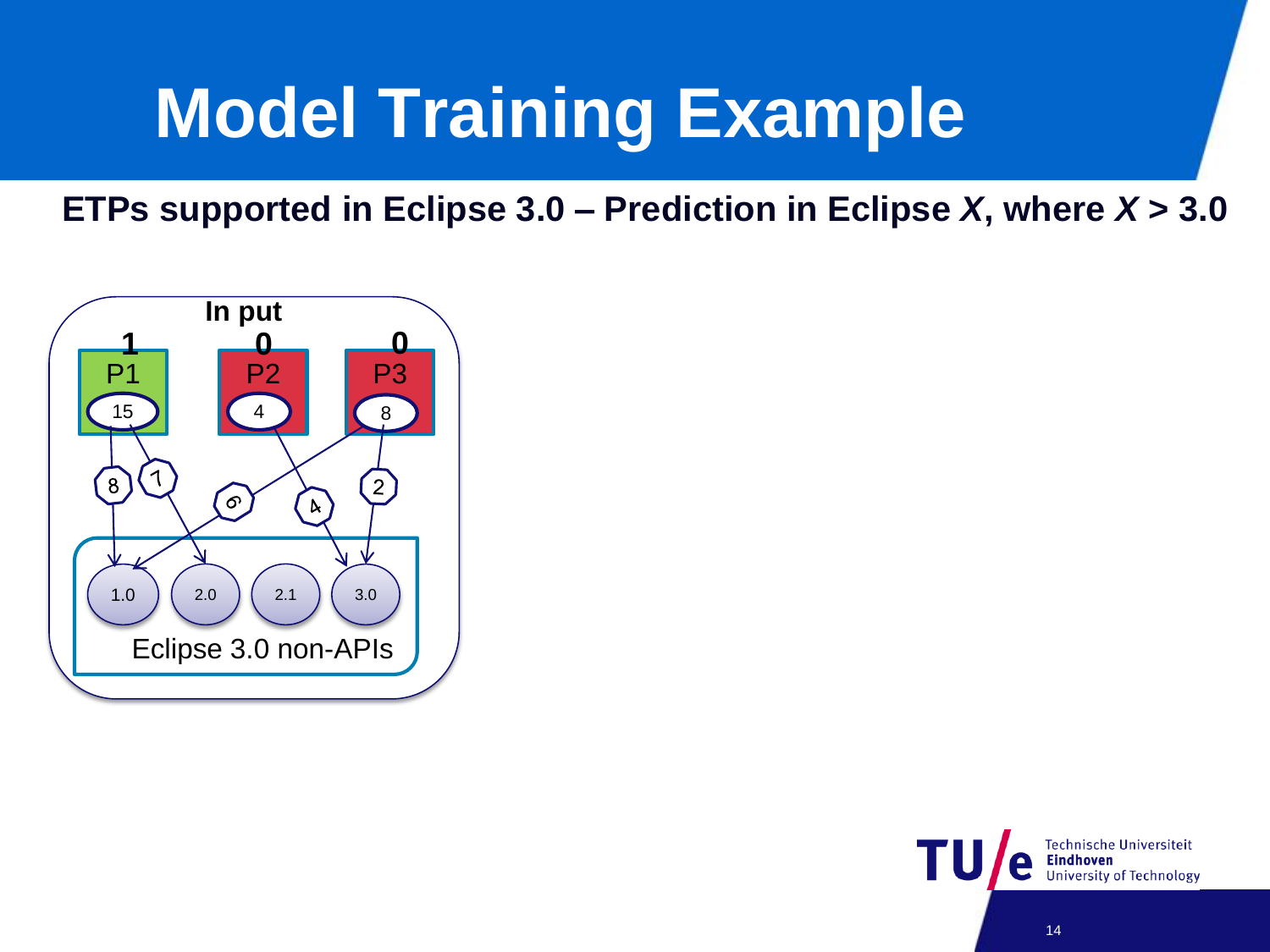

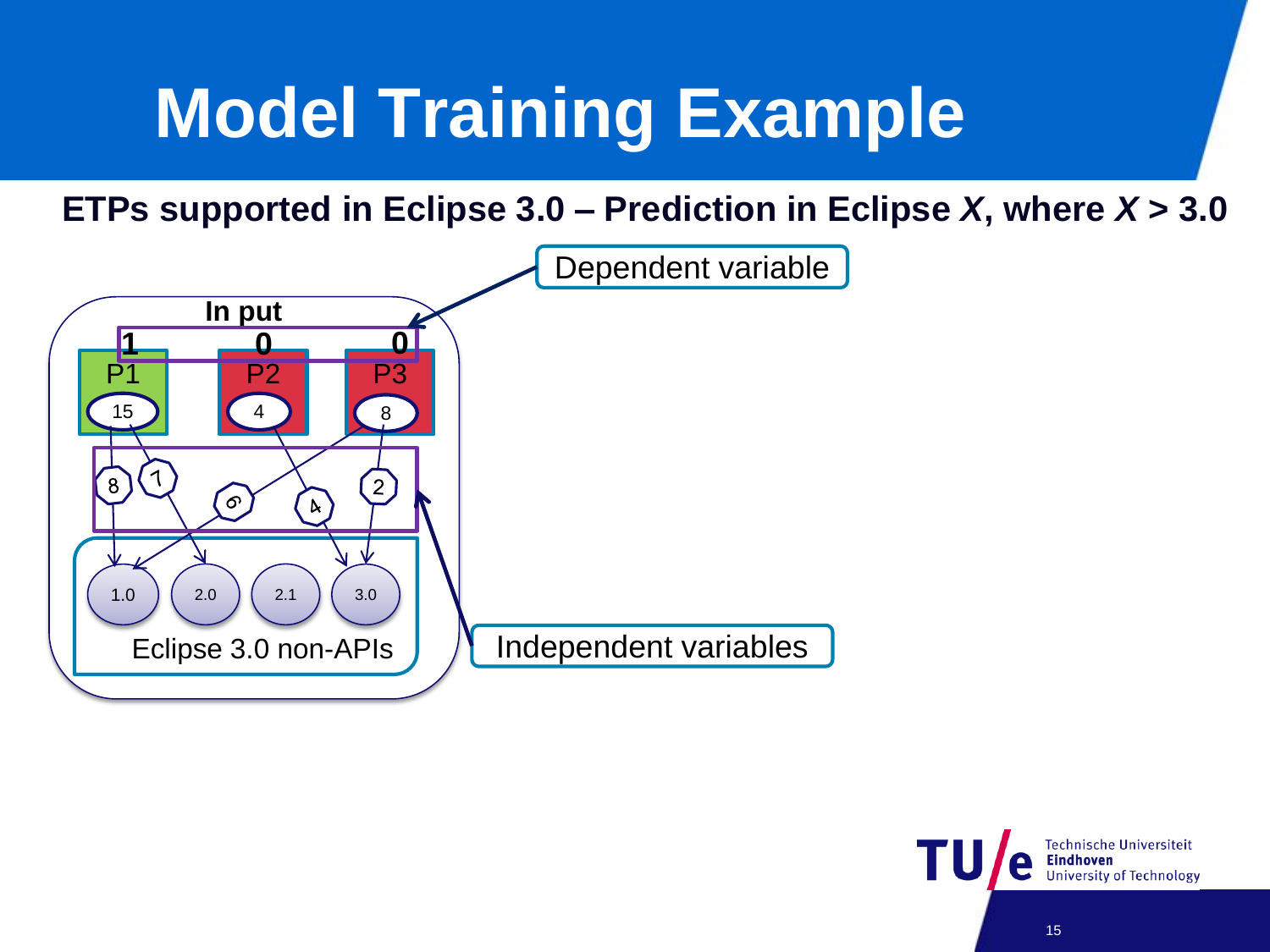

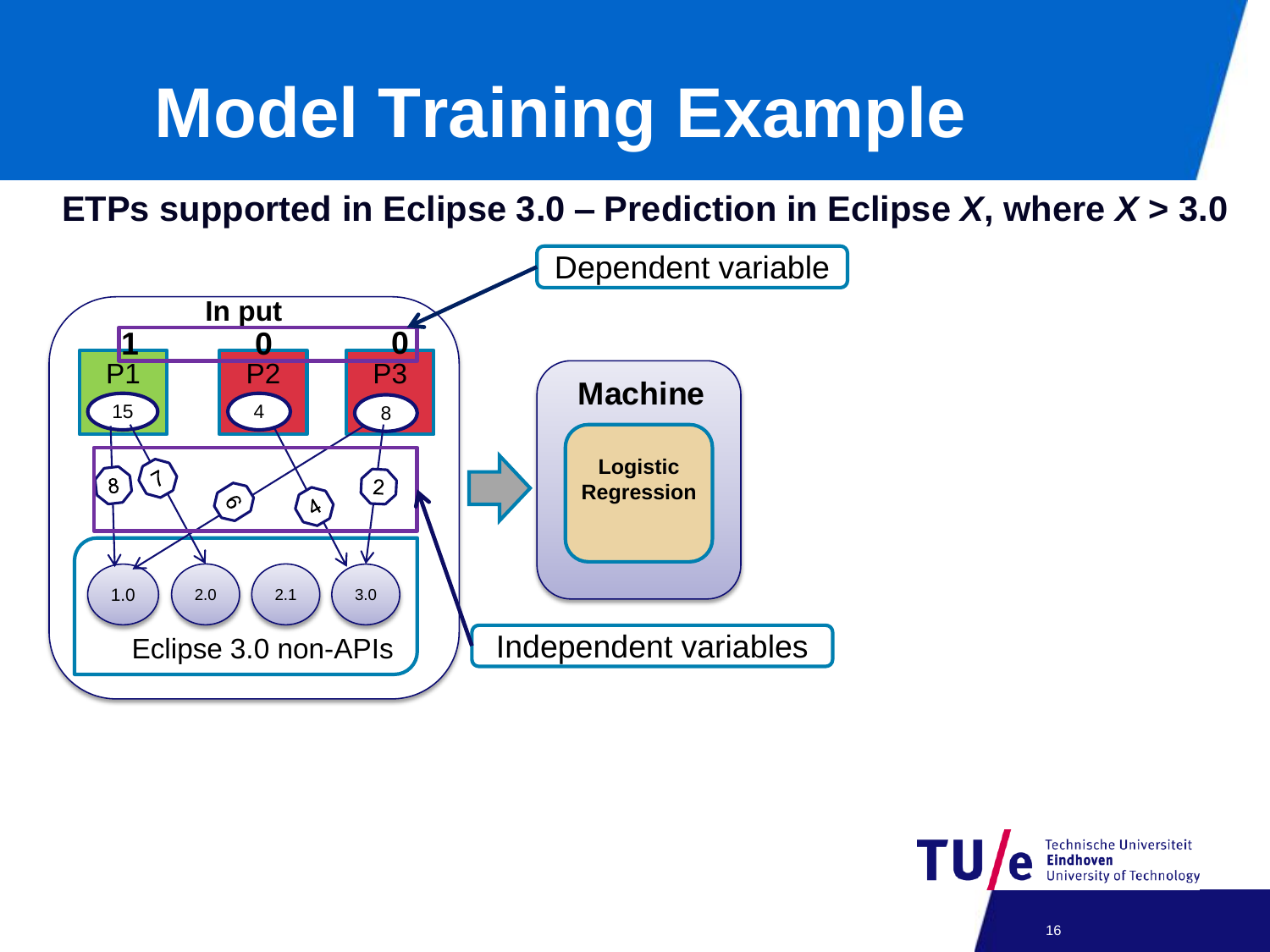

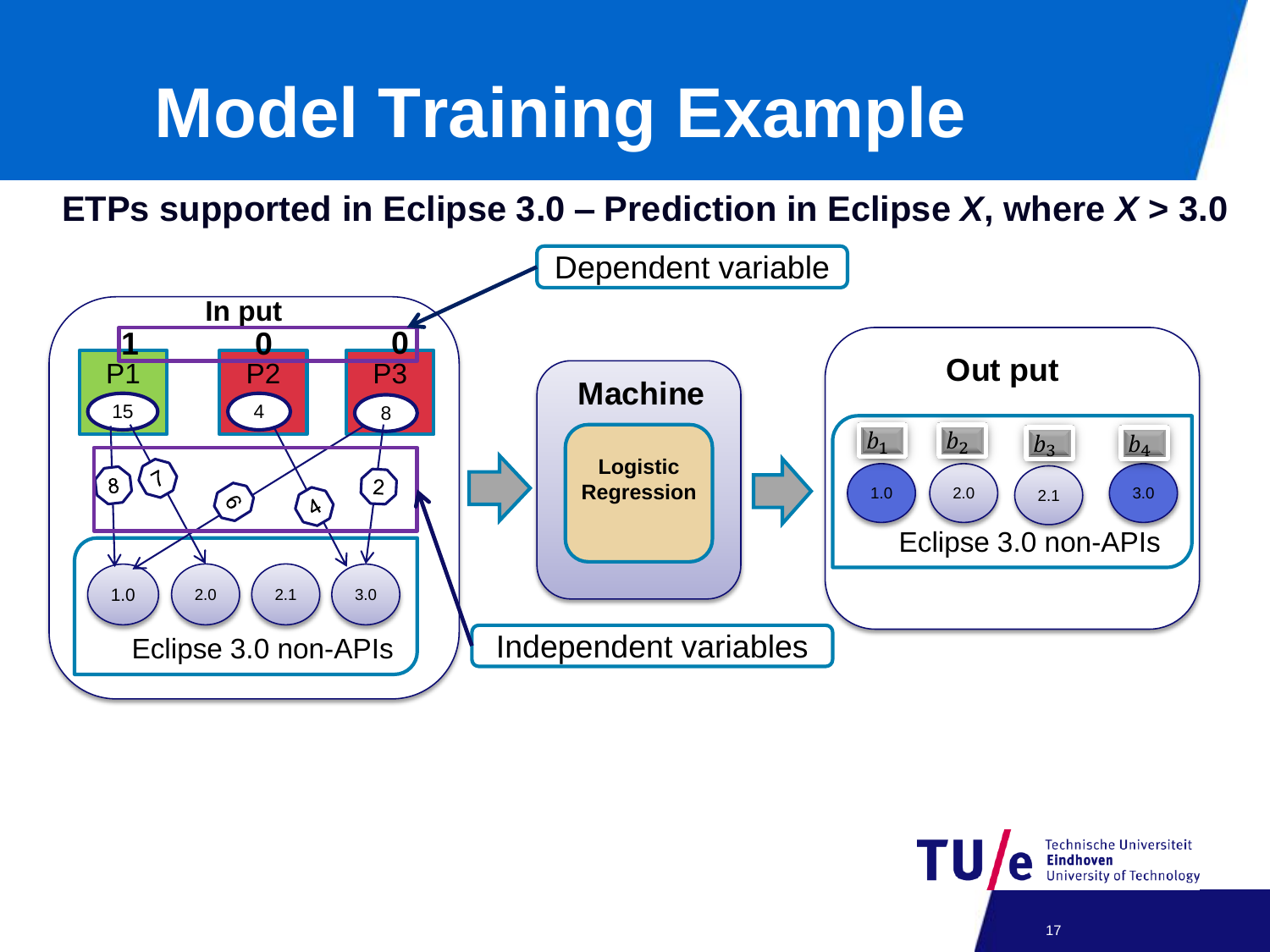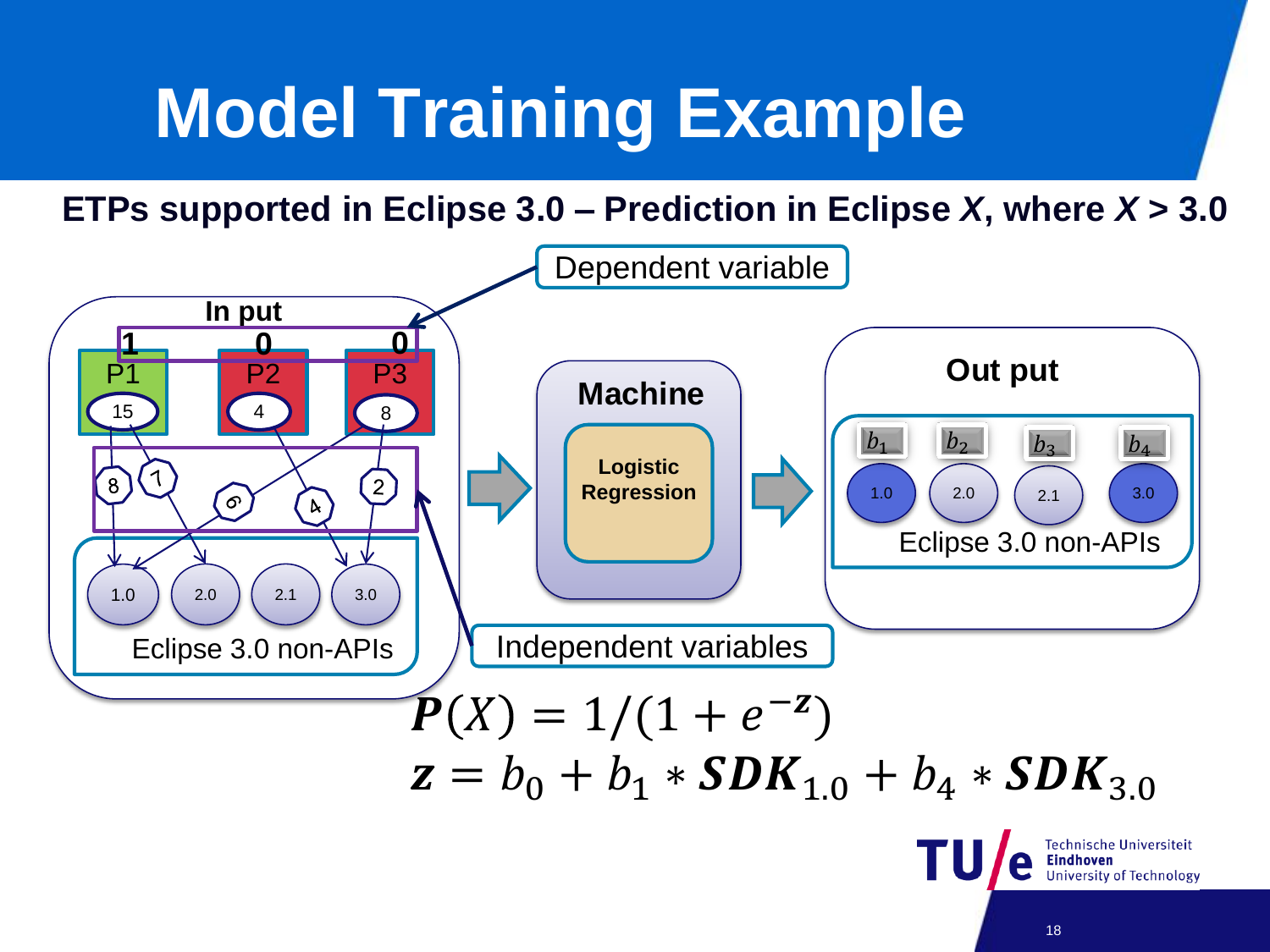

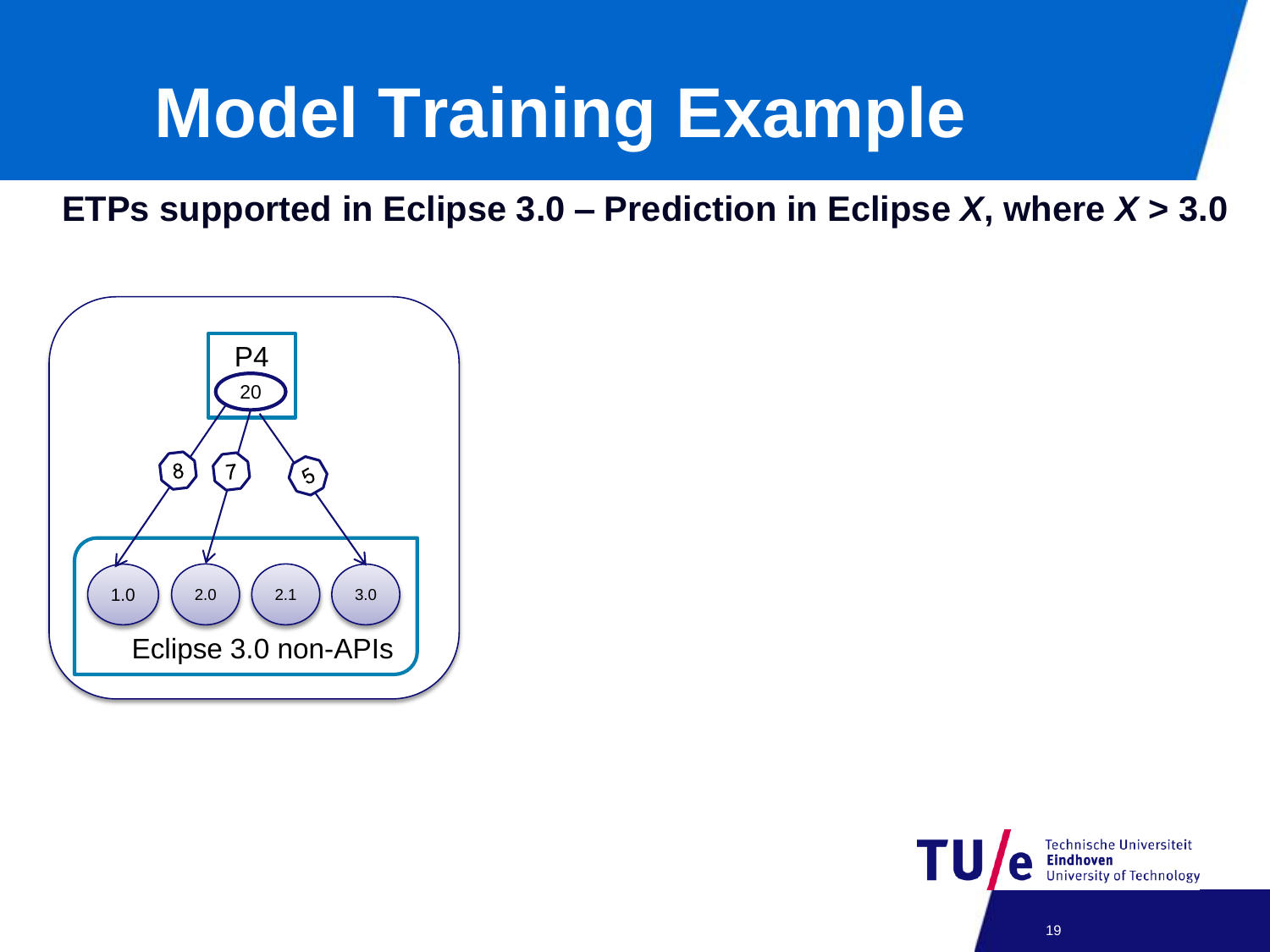

 $P(X) = 1/(1 + e^{-z})$  $z = b_0 + b_1 * 8 + b_4 * 5$  $P(X)$ <0.5 – incompatibility  $P(X)$  > = 0.5 – compatibility

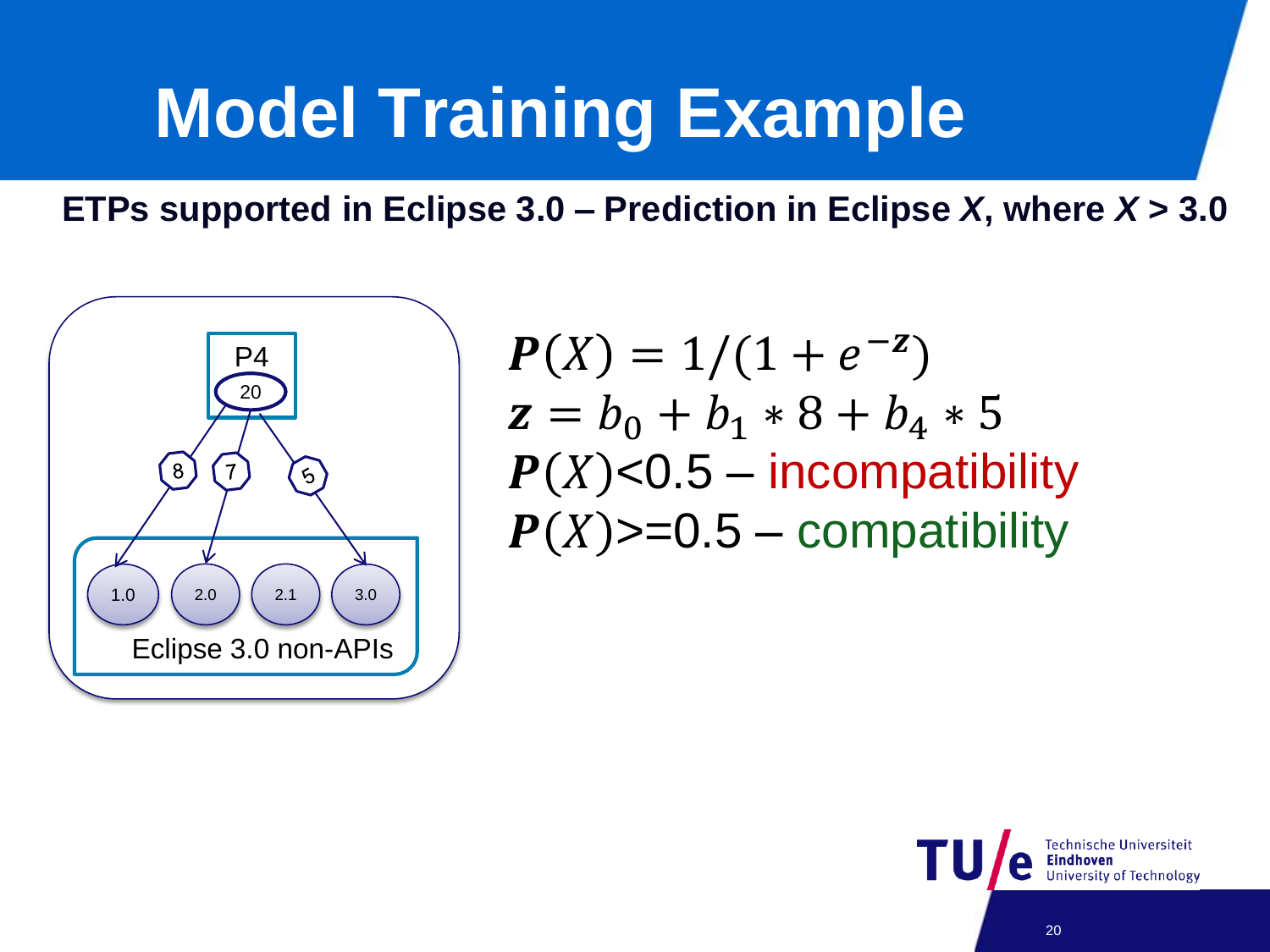

• **In both model training and testing: High Precision, Accuracy, and Recall, where some were 80% and more**

|     | <b>Model Testing Error Analysis</b> |     |    |     |     |    |     |     |    |  |  |
|-----|-------------------------------------|-----|----|-----|-----|----|-----|-----|----|--|--|
|     | 3.5                                 |     |    | 3.6 |     |    | 3.7 |     |    |  |  |
|     | A                                   | P   | R  | A   |     | R  | A   |     |    |  |  |
| 3.4 | 94                                  | 100 | 94 | 93  | 100 | 93 | 93  | 100 | 93 |  |  |
| 3.5 |                                     |     |    | 91  | 94  | 96 | 88  | 91  | 96 |  |  |

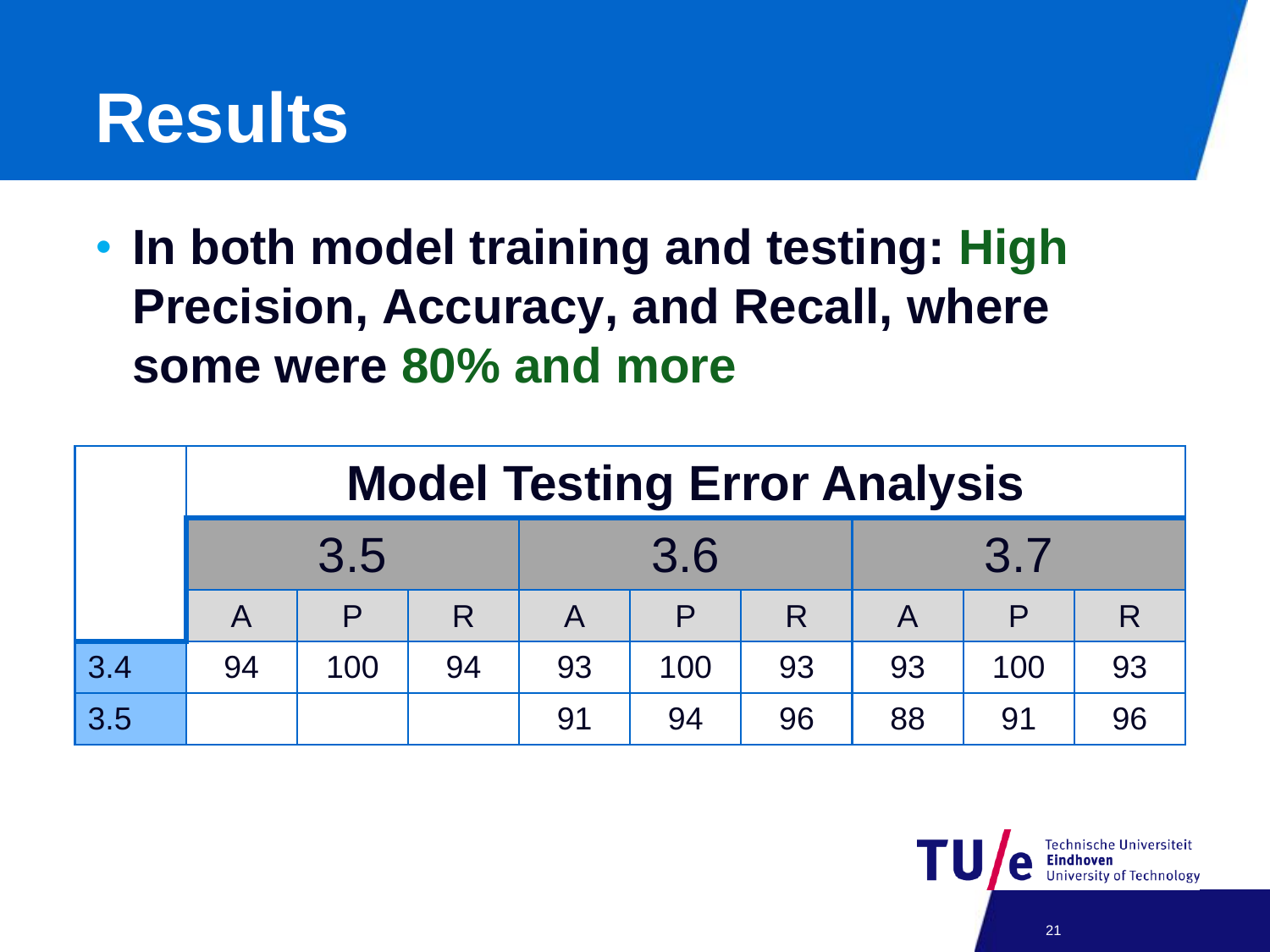#### **Conclusion and Future Work**

- **Mining interface usage from ETPs to detect or predict compatibility shows good results.**
- **Next, develop a domain specific tool to make predictions.**
- **Who can use the tool? users and developers of ETPs**

•